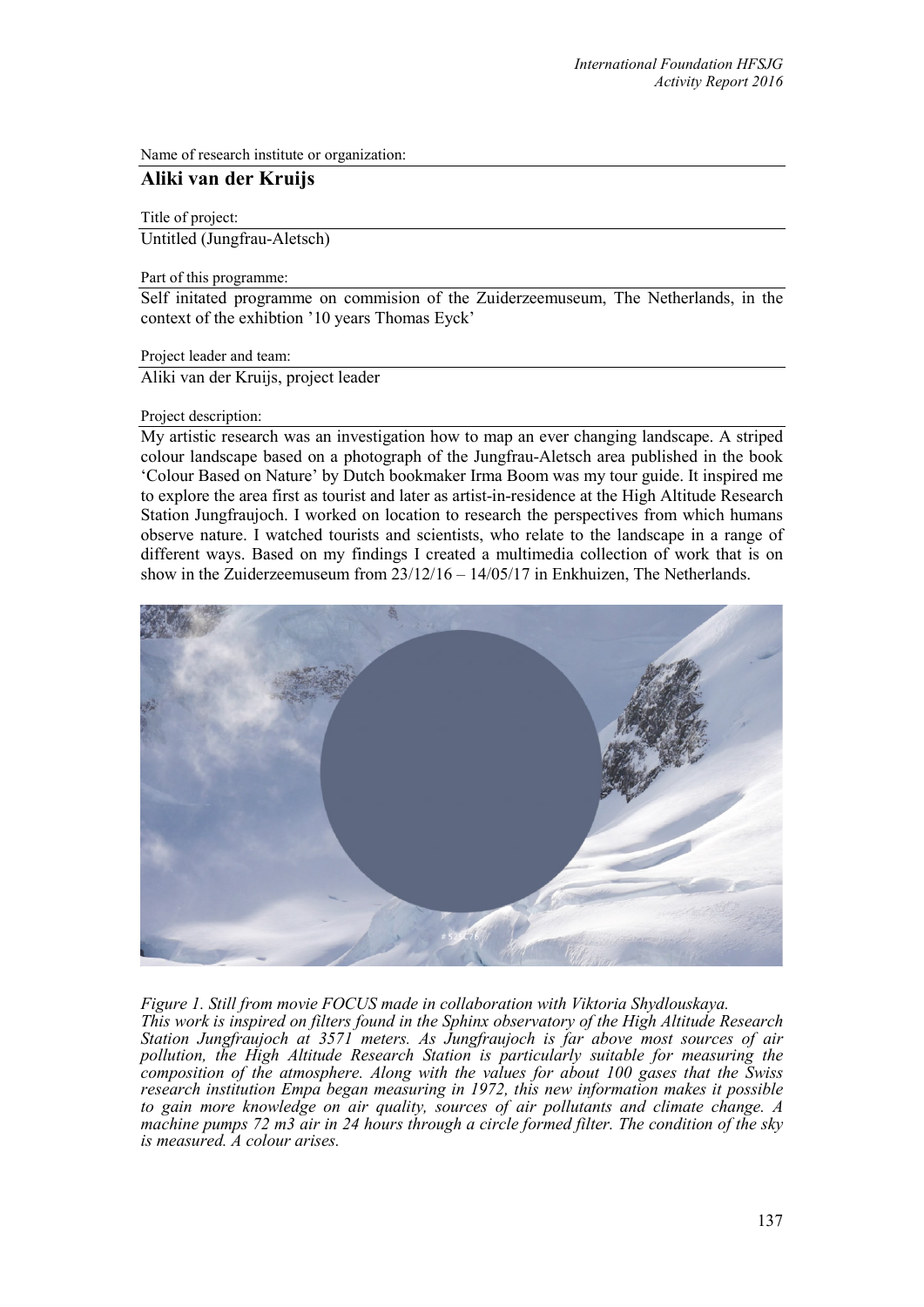

*Figure 2. Woven textile based on photographs from the Jungfrau-Aletsch glacier. Figure 3. Installation with movie of a tourist, recorded on Aletsch plateau.* 



*Figure 4. Woven textile book based on photographs from the Jungfrau-Aletsch glacier.*